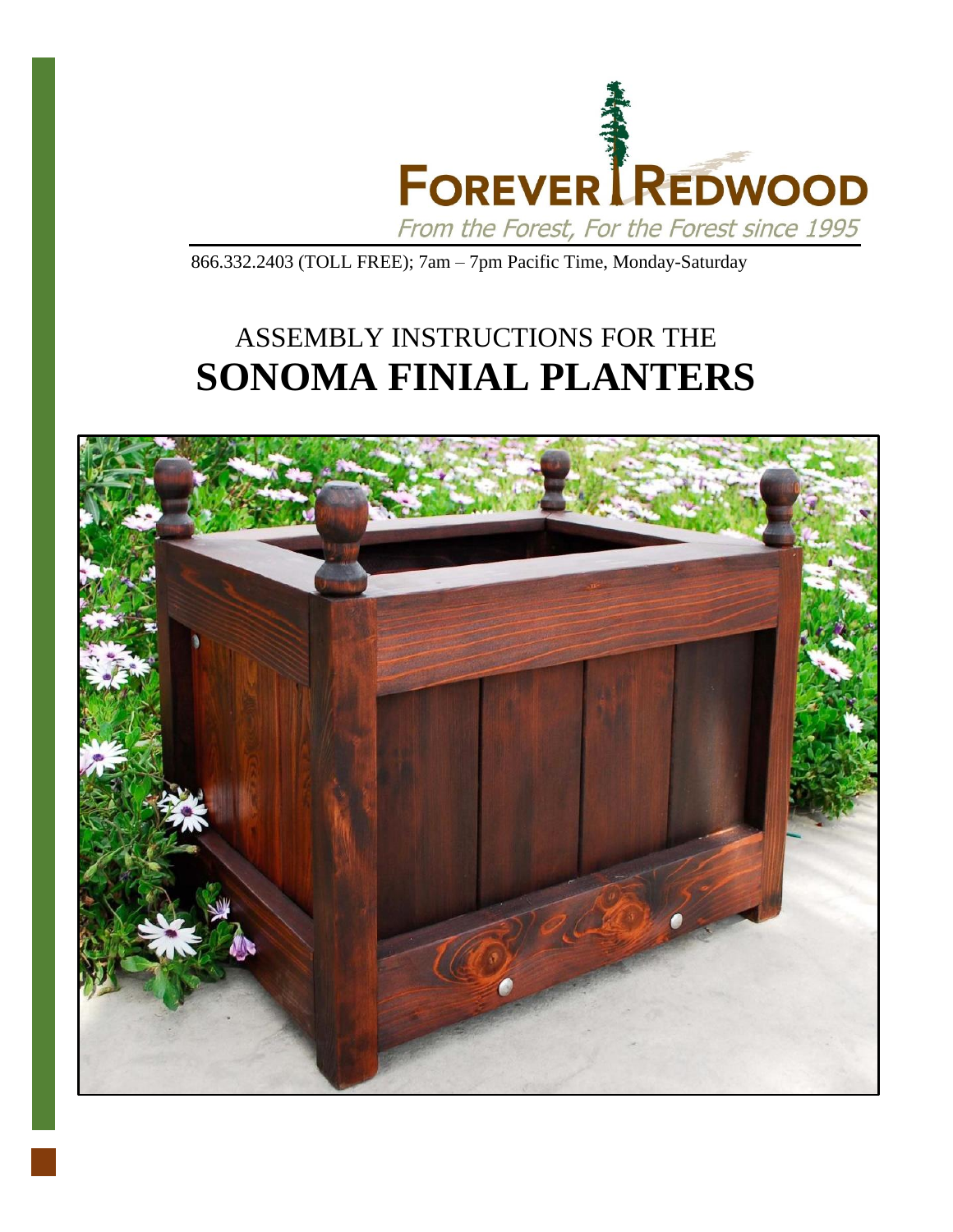|                  | $\mathring{\mathbf{z}}$ |                                    | $\mathfrak{c}$           | $\sim$         | 4            |
|------------------|-------------------------|------------------------------------|--------------------------|----------------|--------------|
| CONTENT OF BOXES | Drawing                 | Z<br>$\overline{\phantom{a}}$<br>↸ | <b>IX</b><br>$\mathbb N$ |                |              |
|                  | Description             | $_{\rm Floor}$                     | Long Fences              | Short Fences   | Supports     |
|                  | Qty.                    |                                    | $\mathfrak{c}$           | $\mathfrak{g}$ | Will<br>vary |

Note: Part numbers in the Content of Boxes Table are for reference only. These do not match to the numbers marked on the parts sent. *Note: Part numbers in the Content of Boxes Table are for reference only. These do not match to the numbers marked on the parts sent.*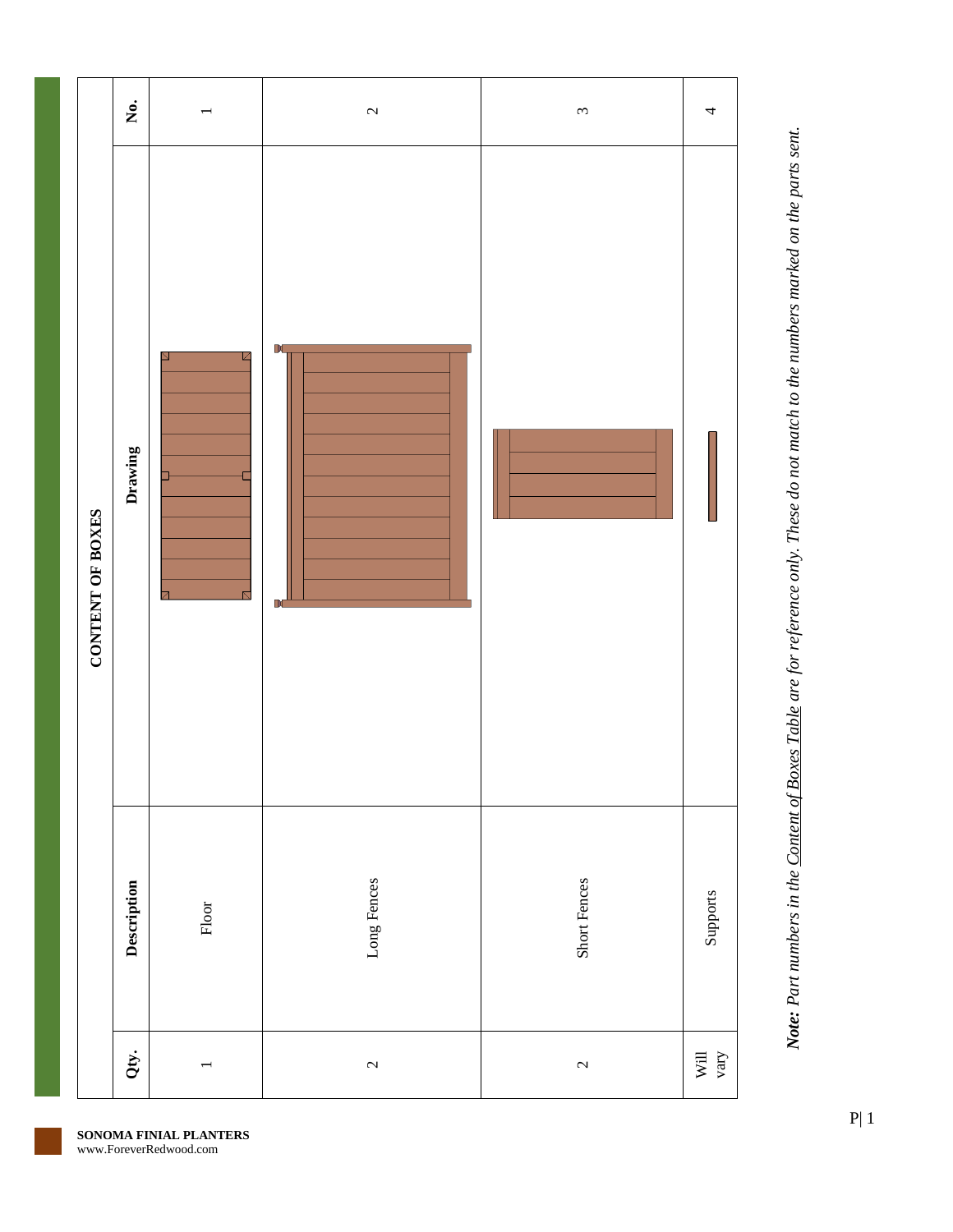|               | $\dot{\mathsf{z}}$ | $\blacktriangleleft$                                        | $\mathbf{p}$                                                                  | $\cup$                                                                     | $\Box$                                                                | $\Box$              | $\mathbf{L}$ |
|---------------|--------------------|-------------------------------------------------------------|-------------------------------------------------------------------------------|----------------------------------------------------------------------------|-----------------------------------------------------------------------|---------------------|--------------|
| HARDWARE LIST | Drawing            |                                                             |                                                                               |                                                                            |                                                                       |                     |              |
|               | Description        | (To attach the fences to the floor).<br>$5/16''$ X 4" Bolts | (To attach the short fences to the long<br>$5/16''$ X $3''$ Bolts<br>fences). | (To attach the short fences to the long<br>fences).<br>8" X 3" Deck Screws | (To attach the supports to the long fences).<br>$5/16''$ X 3 ½" Bolts | 3/8" X 7/8" Washers | $5/16'$ Nuts |

Note: Dimensions of your hardware will vary depending on size. *Note: Dimensions of your hardware will vary depending on size.*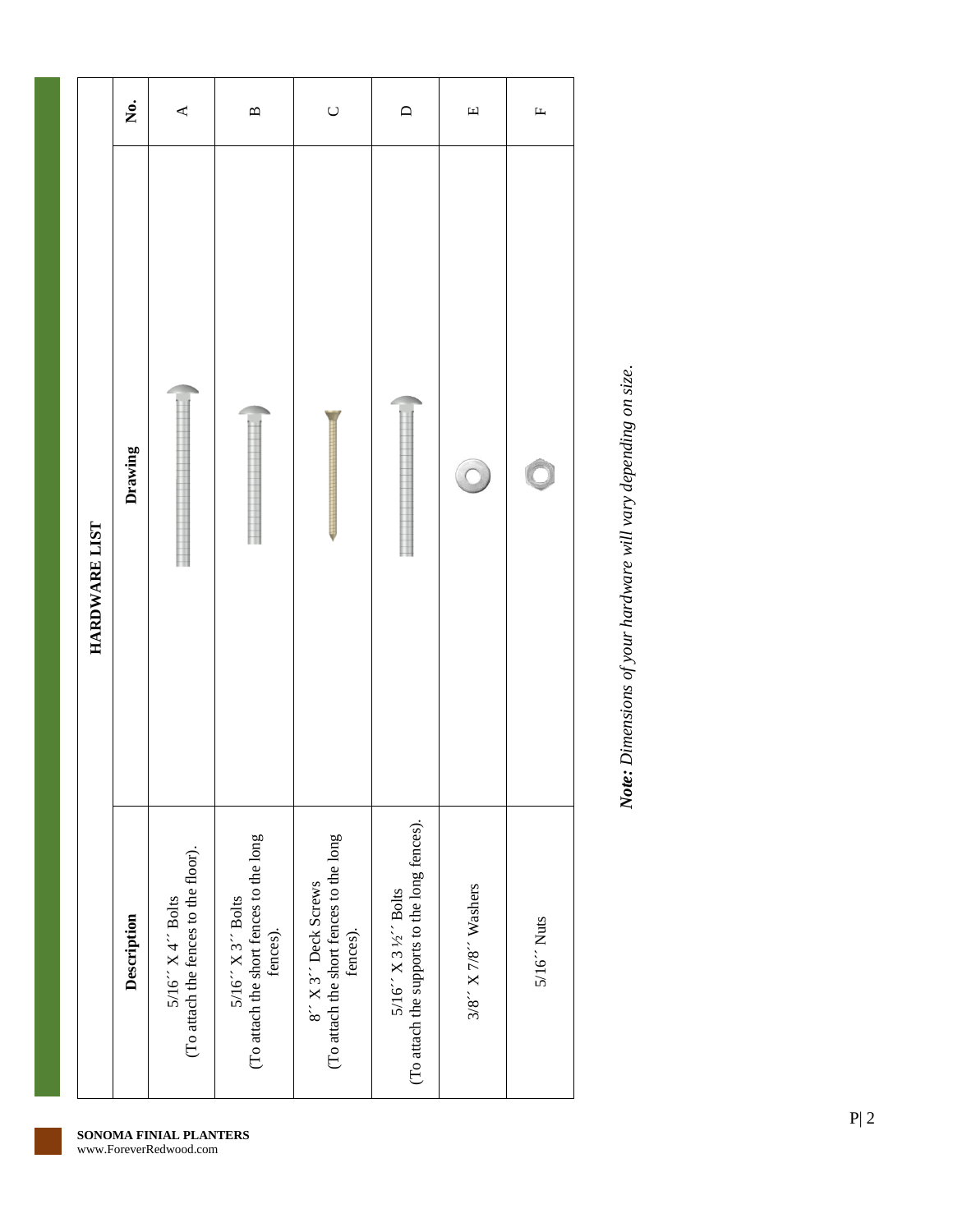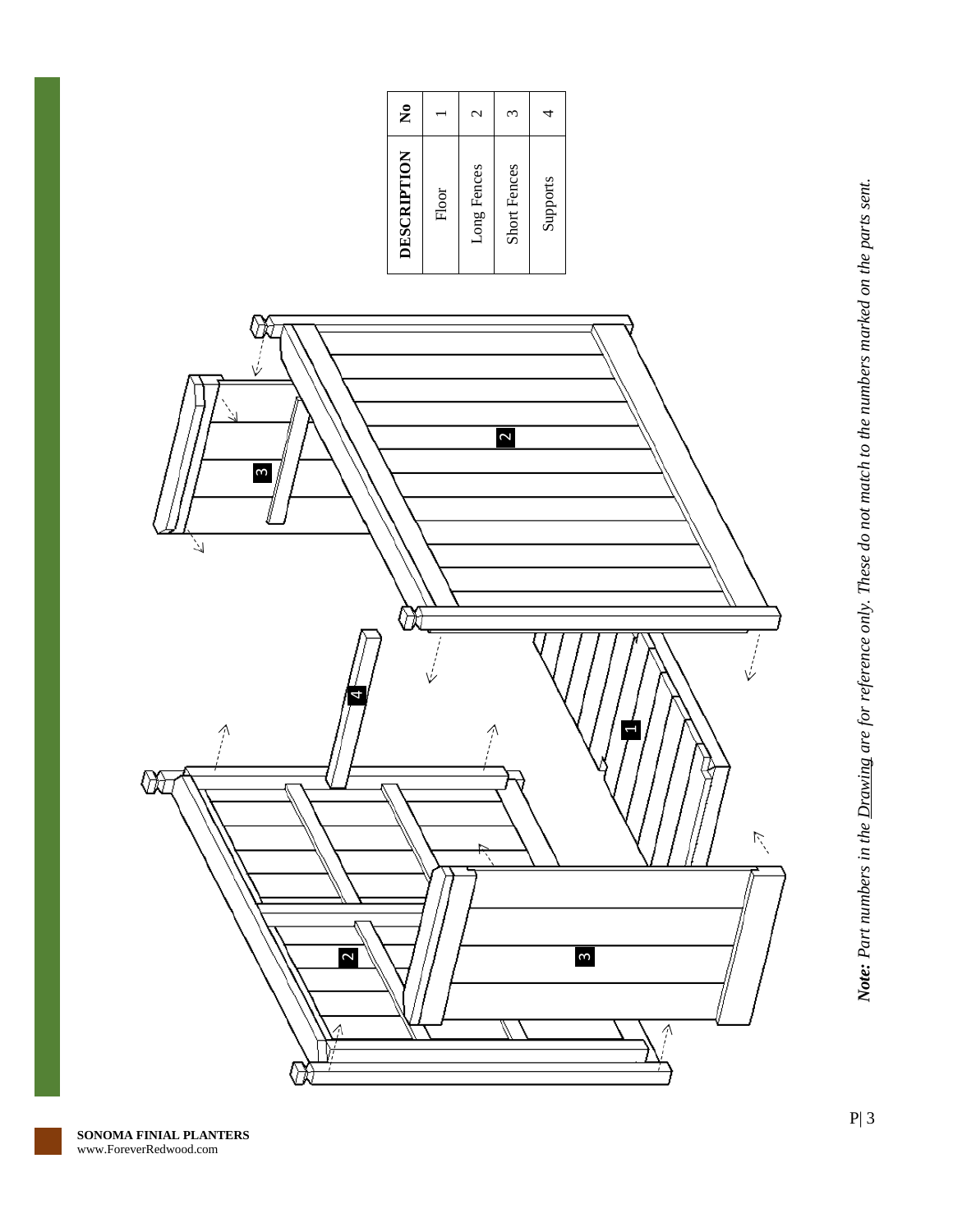**Step 1:** Use 5/16´´ x 4´´ bolts **(A)** with washers and nuts to attach the long fences **(2)** to the floor **(1).** Each part has a series of numbers that indicate where to attach the part with the corresponding number.



**Step 2:** Use  $5/16''$  x 4<sup> $\prime\prime$ </sup> bolts **(A)** with washers and nuts to attach the short fences **(3)** to the floor. Each part has a series of numbers that indicate where to attach the part with the corresponding number.



**SONOMA FINIAL PLANTERS** www.ForeverRedwood.com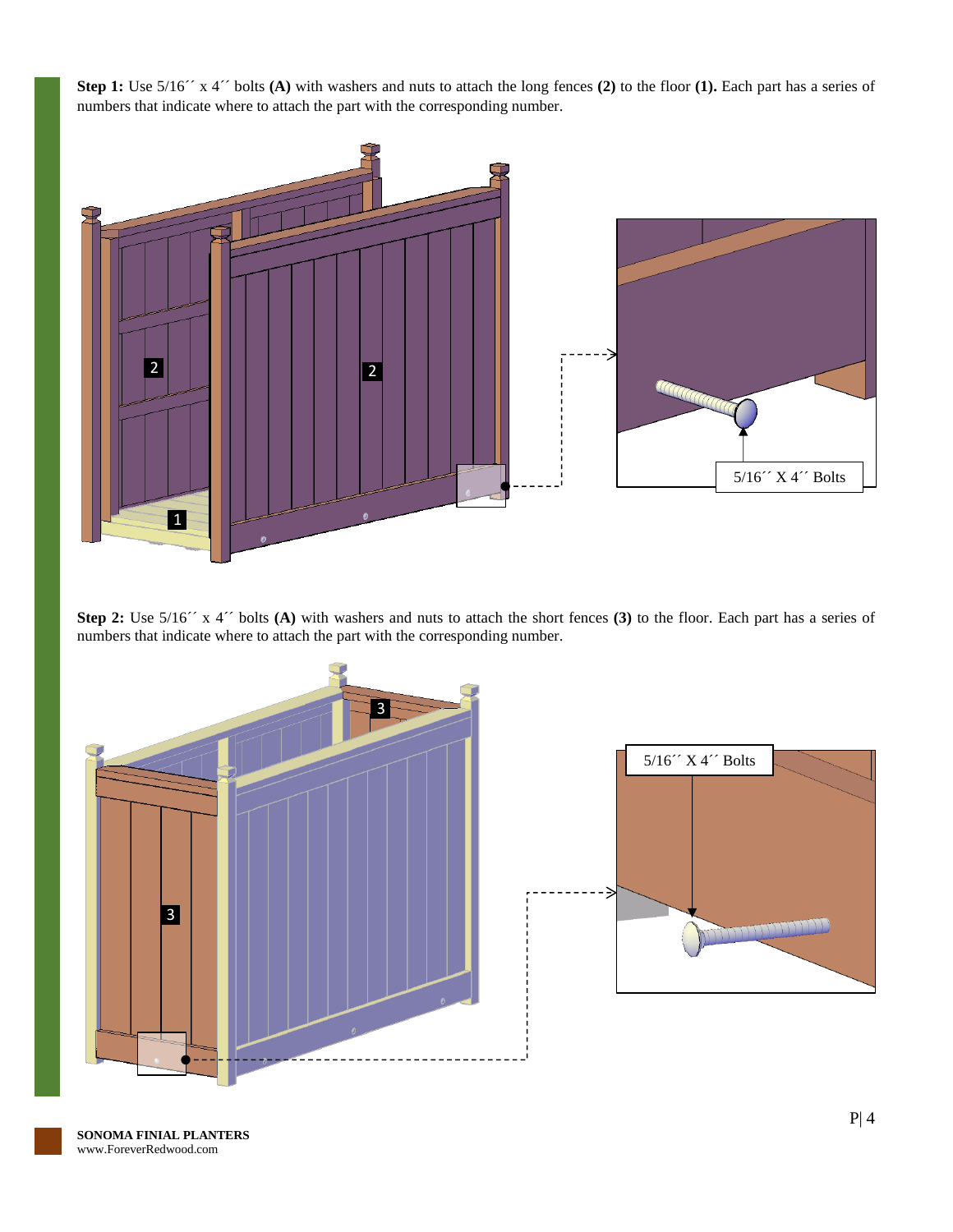**Step 3:** Attach the short fences (3) to the long fences with  $5/16$ <sup>o</sup> x 3<sup>o</sup> bolts (B) with washers and nuts. After that, use 3<sup>o</sup> deck screws **(C).**



## **If your Planter includes supports, then follow this instruction.**

**Step 4:** Finally, use 5/16´´ X 3 ½´´ bolts **(D)** with washers and nuts to attach the support(s) **(4)** to the long fences. Each part has a series of numbers that indicate where to attach the part with the corresponding number.



**SONOMA FINIAL PLANTERS** www.ForeverRedwood.com